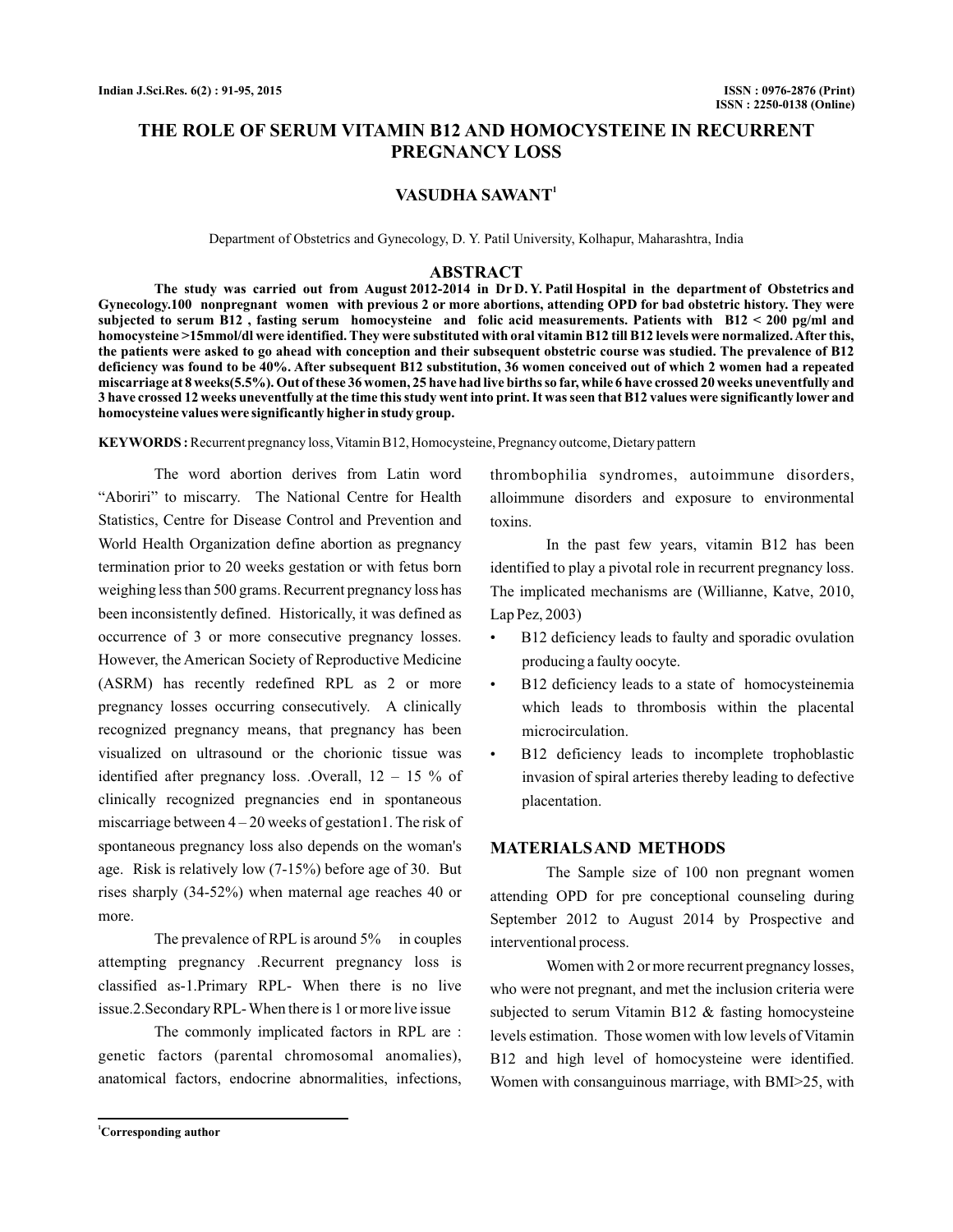PCOS or other endocrine abnormality, with suspected malabsorption disorders and with an anomalous uterine cavity were excluded from the study.

Blood collection was done by venipuncture of antecubital vein. Sample was collected in plain blub. •

Serum B12 level, fasting serum homocysteine level and folic acid levels were measured. The method used was chemilumiscence assay. •

Those patients with Vitamin B12 levels less than 211 pg/ml were identified and labeled as B12 deficient (Normal Vitamin B12 level=211-800pg/ml). Also women who had serum homocysteine level homocysteine  $> 10$ mmol1/Lwere identified.(Normal level:5-15mmol/L)  $\bullet$  .

They were supplemented with oral Vitamin B12 tablets in the dose of 1500 micrograms for 2 months and serum B12 levels and fasting homocysteine levels were repeated. •

If serum B12 levels were found to be more than 300 pg/ml, they were allowed to try for pregnancy. If B12 levels were not yet replete, then B12 administration was continued till B12 and homocysteine levels were normalized. •

• After serum B12 levels were brought back to above normal, that is,  $>300$  pg/ml their subsequent obstetric course was studied.

• Their subsequent pregnancies were carefully followed up and classified into repeat abortion, full term gestation or preterm delivery. They were also vigilantly followed up for any pregnancy related complications like pregnancy induced hypertension or gestational diabetes.

 $\bullet$  . Simultaneously, 100 controls were also recruited. They were tested for Vitamin B12,Homocysteine and folic acid levels and their data was separately documented.

 $\bullet$   $\cdot$ Controls imply those women, with 1 or more healthy issue and no history of abortion.

• The mean serum B12,fasting homocysteine and folic acid levels in study and control population were compared and results were derived.

# **RESULTS**

Chi square test was applied for comparing percentages of different groups. All the calculations were performed by using the chi square test in Quikal software. Mean and standard deviation and its probability values were



**Graph 1 : Number of Cases and Percentage of Vegetarian and Non-vegeterian Women**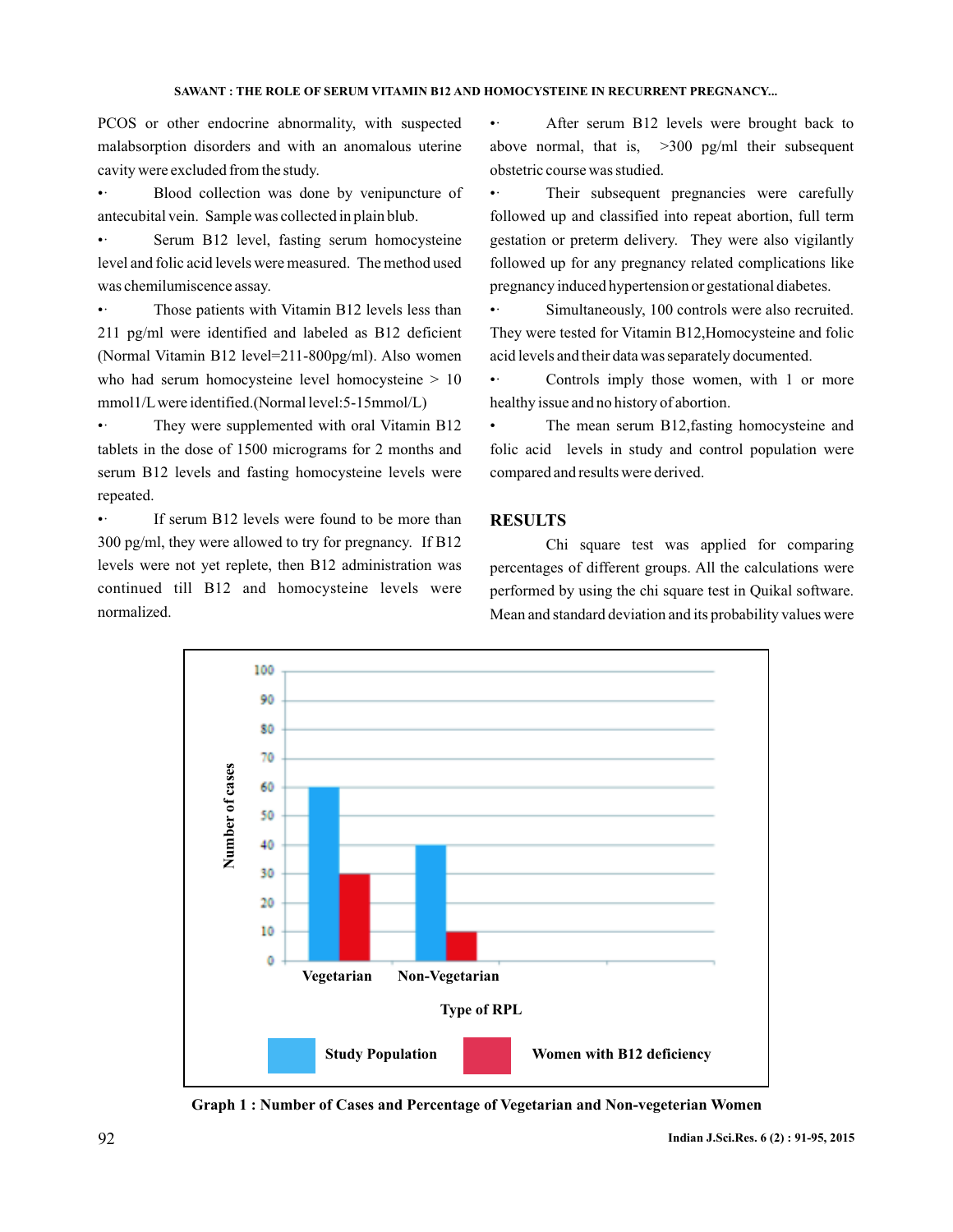#### SAWANT : THE ROLE OF SERUM VITAMIN B12 AND HOMOCYSTEINE IN RECURRENT PREGNANCY...

| Outcome of subsequent pregnancy | Number of women | Percentage |
|---------------------------------|-----------------|------------|
| Repeat abortion                 |                 | $5.5\%$    |
| Live birth                      | 25              | 69.4%      |
| Crossed 20 weeks                |                 | $8.3\%$    |
| Crossed 28 weeks                |                 | $16.8\%$   |
| Total                           | 36              | $100\%$    |

#### **Table 1: Fate of Pregnancy**

performed by using MS EXCEL software. Z test for proportion was applied using silico software, wherever applicable.

Out of 100 women with prior 2 or more pregnancy losses, taken up for study,40 had low B12 levels. Thus,the incidence of B12 deficiency in our study was 40%.

In our study, out of 100 women, 34 women ( 34%) were in between 20-25 years of age, majority i.e. 41 women (41%) were between 25-30 years of age while 25 women (25%) were between 30-35 years of age.

Out of 100 women with previous RPL 59 women had primary RPL meaning, they had no live issue while 41 women had Secondary RPL, meaning they had 1 or more live issue.

42 (42%) had 2 prior pregnancy losses, 35 women (35%) had 3 prior pregnancy losses, 14 women (14% ) had 4 pregnancy losses while 9 women (9% ) had more than 4 pregnancy losses prior to entering the study, the maximum number of RPL being 7.

61 women (61%) had miscarriages only in first trimester (upto 12 weeks), 19 women (19%) had miscarriage only in second trimester  $(12 – 20$  weeks) while 20 women (20 %) had miscarriages in both first and second trimesters.

60 had vegetarian dietary pattern while 40 had non-vegetarian dietary pattern. Out of 40 women, who were found to B12 deficient, 30 (75 %) had vegetarian diet while 10 ( 25%) had non-vegetarian diet.

This shows that B12 deficiency is commonly encountered in vegetarians .

Out of 100 controls, 81 women had non-vegetarian diet, while 19 had vegetarian diet.

The 40 women with B12 deficiency were then

given oral vitamin B12, in the dose of 1500 microgram/day till their serum vitamin B12 levels became normal. After their B12 levels were normalized they were permitted to conceive (Graph 1).

Out of 40, 36 women conceived naturally within 6 months. Out of these 36 pregnancies achieved, 2 ended in repeated abortion (5.5%) , 25 (69.4%) ended in successful live birth, 6 (16.6%) have crossed 28 weeks uneventfully and 3 have crossed 20 weeks uneventfully (8.3%) at the time this study went into print (Table 1).

Out of 25 live births, 2 (8%) had preterm delivery : one at 35 weeks due to PROM and other had preterm labor at 34 weeks due to Dengue fever. 5 women (20%) developed PIH after 30 weeks, 1 woman (4%) developed Gestational Diabetes Milletus at 28 weeks and 1 woman ( 4%) had twin gestation., 17 women underwent full term vaginal delivery (68 %) while 8 (32 %) underwent Cessarean procedure.

Unpaired t test with Welch correction was applied for comparing mean B12, mean homocysteine and mean folic acid values in study and control group population. The mean B12 value in study population was significantly lower than mean B12 in control population. The mean homocysteine value in study population was signicantly higher than mean B12 in control population. The mean folic acid value in study population did not differ significantly from the mean folic acid value in control population

This goes to prove that serum vitamin B12 deficiency was the attributable factor causing recurrent pregnancy loss in the study population .

### **DISCUSSION**

Vitamin B12 exists in a number of different chemical forms, all of which have a cobalt atom at the centre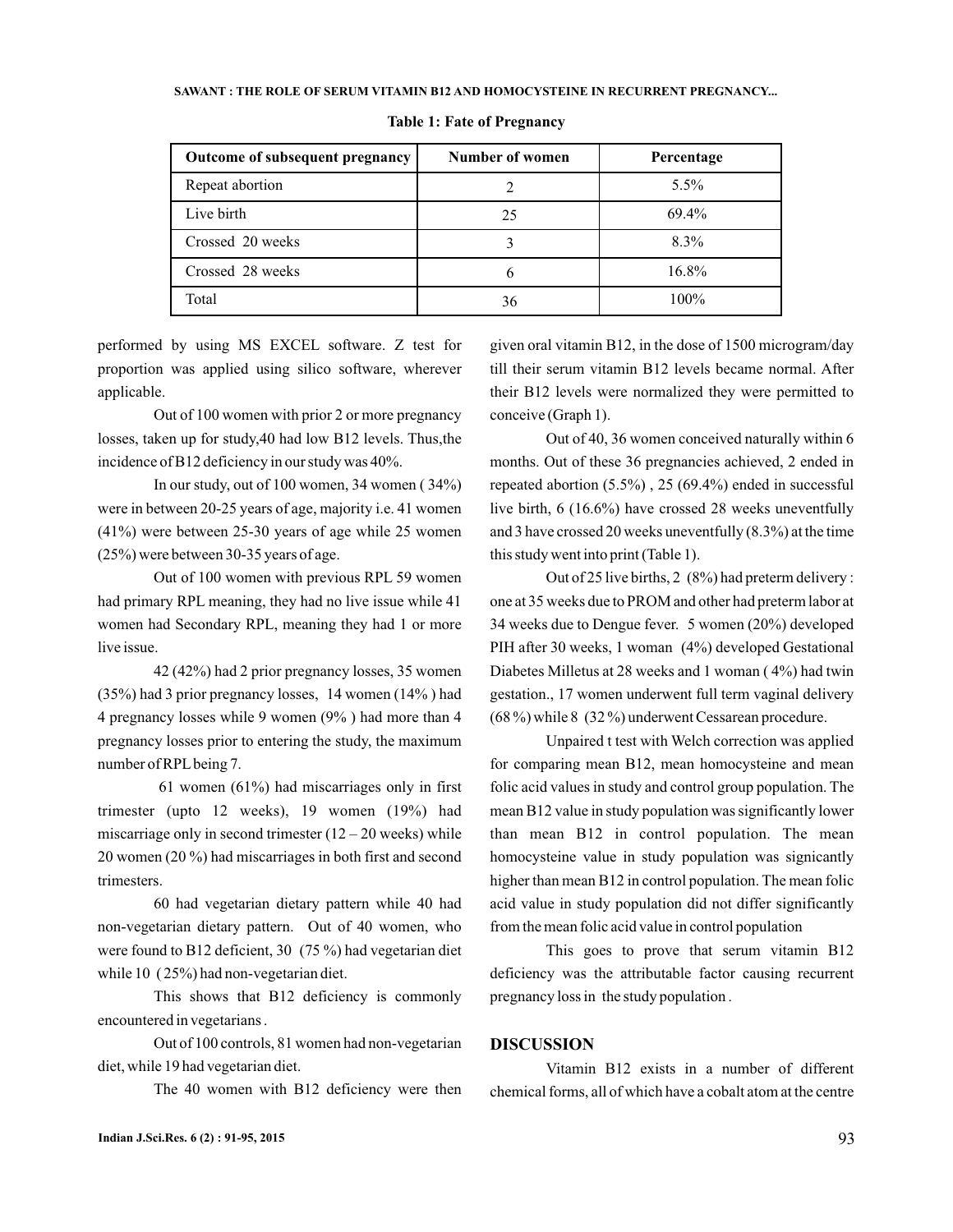#### SAWANT : THE ROLE OF SERUM VITAMIN B12 AND HOMOCYSTEINE IN RECURRENT PREGNANCY...

of a corrin ring. In nature, it exists as ado form (2 deoxyadenosyl) in the mito-chondria. In the human plasma it exists in cell cytoplasm as methylcobalmin. It is a cofactor for methionine synthase.It is available in diary products and non-vegetarian foods like meat. Daily requirements are 1-3 microgram/kg.

In the human body, B12 is a component of 2 important enzymes.( VictorHoffbrand 2008)

# I) METHIONINE SYNTHASE

It plays an important role in 2 reactions

1. CONVERSION OF HOMOCYSTEINE TO METHIONINE-

This is the first step in the pathway by which 5 MTHF is converted into all the intracellularfolate coenzymes.

2. CONVERSION OF 5-METHYL TETRAHYDRO-FOLATES TO TETRAHYDROFOLATES-

The enzyme folatepolyglutamate synthase can only use Tetrahydrofolates and not 5 MTHF, as substrate. In cobalamine deficiency, MTHF accumulates in plasma while intracellular folate concentrations fall due to failure of formation of THF. This is called THF starvation or methyfolate trap. Hence, cobalamine deficiency can lead to abnormalities of folate metabolism as well leading to a state of pseudo folate deficiency.

II) METHYLMALONYL COENZYME (COA) MUTASE

In Vitamin B12 deficiency, the activity of mutase is compromised, resulting in high plasma or urine concentrations of methylmalonyic acid (MMA) which is a degradation product of methylmalonyl CoA. In adults, this mutase does not have any vital function, but in embryonic life and in early development, it has a very vital role.

Overall 12-15% of clinically recognizable pregnancies end in spontaneous miscarriage. The prevalence of RPL is between 15% in general population. Even after thorough evaluation, almost 20-25% of recurrent pregnancy losses remain unexplained. Vitamin B12 deficiency may be the underlying cause behind many such unexplained RPL.

In a similar study conducted by Votre P et al ,33% of women with prior pregnancy losses had low levels of vitamin B12 and higher concentration of homocysteine. With subsequent administration of B12, their homocysteine concentration reduced, compared to those who received only folic acid or no supplementation (Votre et al., 2006)

In a study among South Indian Urban Women, 51.1% women showed impaired B12 serum concentration. Out of then, 64% were founded to be strict vegetarians, with also low consumption of yogurt ( Katve P. et al., 2010) Hubbner U et al conducted similar study in Syrian women with Recurrent Pregnancy loss .They confirmed that low levels of vitamin B12 were found in women with RPL. They found B12 deficiency prevalence around 38.4% (Hubbner U., 2013)

# **CONCLUSION**

Vitamin B12 is extremely important for healthy cell division and normal placental function. B12 deficiency leads to a state of homocysteinemia, causing thrombosis in placental microcirculation.

Future Scope

Due to pre-dominant vegetarian dietary pattern in our society and general neglect towards nutrition, the women in reproductive age group are prone to develop B12 deficiency which may be one of the important underlying cause of otherwise unexplained recurrent pregnancy loss. Serum B12 measurement is a relatively cheap and noninvasive procedure. The deficiency be is easily correctable by oral supplementation of vitamin B12. Hence, serum B12 measurement should be incorporated into the laboratory investigation profile of all the women with RPL.

#### **REFERENCES**

- A Victor Hoffbrand Megaloblastic anemic Vit B12 absorption. Harrison's principles of Internal Medicine Vol. I., 2008, 17th Edition: 645.
- Alan et al., women with homocysteinemia have increased risk of pregnancy complications and adverse pregnancy outcome.J Nutri 2006; **136**(6) : 173 15-17405.